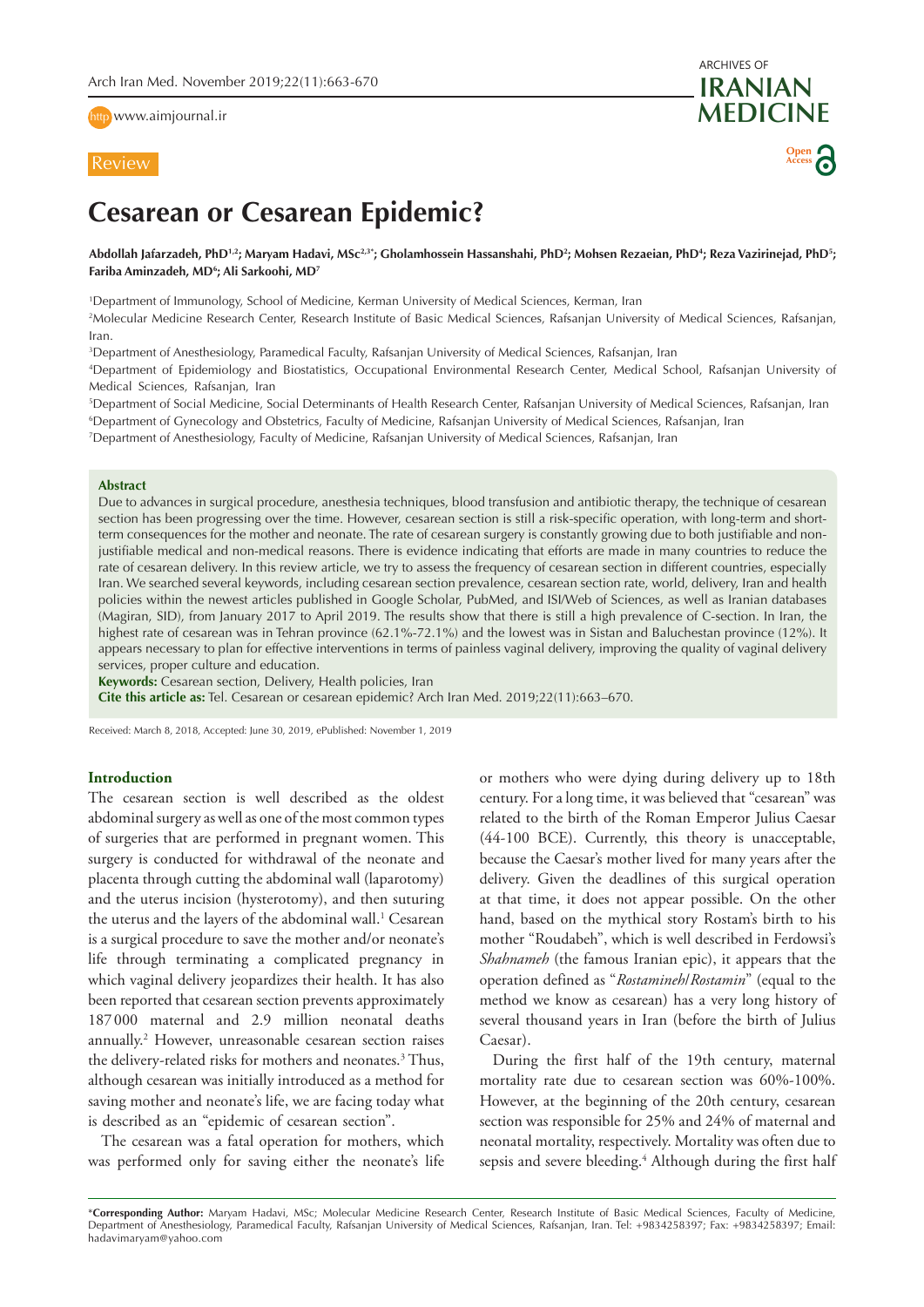of the 20th century, maternal mortality was significantly reduced, the rate of mortality in cesarean delivery was 10 times higher than that of vaginal delivery.<sup>5</sup>

Considering the professional achievements over the time and given the advances that have been accomplished in disinfection, abdominal surgery, anesthesia, and blood transfusion, the C-section technique has developed over a period of 1000 years. It is noteworthy that cesarean is still a serious operation, and is associated with special risks and complications, potentially resulting in both shortand long-term consequences for the mother and neonate. The incidence of cesarean's side effects is estimated to be 12%-15%. These complications resulting from elective cesarean (2.6%-6.8%) are less frequent than those caused by emergency cesarean (5.2%-14.8%).<sup>4</sup>

## **Possible Complications of Cesarean section**

The possible complications during C-section include: entrapment of the fetus's head within the pelvis (withdrawing the fetus's head is impossible), rupture of the cervix accompanied by bleeding, damage to the uterus vessels in the low uterus segment incision, bleeding from the placental bed, uterine atony, damage to the bladder, damage to the ureter and bowel, and thromboembolism.<sup>6</sup> Tachypnea, infantile respiratory distress syndrome, hospitalization of the neonate in the intensive care unit  $(ICU),^7$  complications associated with anesthesia,<sup>4</sup> longer hospitalization compared to vaginal delivery, delay in restarting routine activities, later onset of breastfeeding, increased need for re-hospitalization, and increased costs have also been mentioned as other complications of C-section.8 Worldwide, the approximate cost caused by unnecessary cesareans is estimated to be 2.32 billion dollars.9

Additionally, a cesarean may affect subsequent pregnancies and lead to complications such as placenta previa, placental abruption, placenta accreta, and uterine rupture.<sup>10</sup> It is clear that cesarean interacts with short-term immune responses (reduced expression of inflammatory markers in the neonate), and is associated with increased risk of developing asthma, allergy, diabetes type 1, celiac disease, and cancer.<sup>11</sup>

# **Reasons for Increased Rate of Cesarean Section**

The underlying reasons for the rise in the rate of cesarean section have yet to be fully understood. However, some causative reasons for cesarean are mentioned in reference books and articles, as listed below:

- 1. The average age of mothers has increased; as women get older, especially in case of those without any children, they are at higher risk of cesarean.<sup>12</sup>
- 2. Women with fewer children (including a large percentage of women without children) are more at risk of increased C-section requirement.
- 3. The use of electronic monitoring of the fetus is

expanding. This technique, compared with the fetal heart rate periodic controlling technique, is associated with an increased cesarean rate. In the first place, cesarean is performed due to "fetal distress", accounting for minimal cases of all cesareans conducted. In many cases, concern over abnormal heart rate or irrecoverable heartbeats of the fetus results in increased cesarean cases.

- 4. Currently, most fetuses in the breech position are delivered through C-section. Concerning over a neonate in the breech position almost causes the delivery to be performed mostly by C-section. At delivery, in 90% of cases, the fetal position is cephalic where the fetal head lies in the mother's pelvis. However, in the breech position, the fetal hip lies inside the mother's pelvis, while the infant's head is upwards.
- 5. The number of deliveries through forceps and vacuum has decreased.
- 6. The number of labor induction cases has grown, in which the rate of C-section increases, especially among women without children.
- 7. The prevalence of obesity has increased considerably, and with obesity, the risk of C-section increases.
- 8. The rate of C-section in women with preeclampsia is increasing, while induction of vaginal delivery among these women is decreasing.
- 9. The number of vaginal births after cesarean is decreasing.
- 10. Elective C-section is increasingly performed for different indications such as concern over damage to the pelvic floor due to a vaginal delivery, reduction of the risk of damage to the fetus, and the mothers' desire.
- 11. The criminal procedure related to fetal damage during vaginal delivery is considerably involved in increasing the rate of C-section.<sup>1,13</sup>
- 12. The physician incentive to receive more profit.
- 13. Some mothers choose C-section since they want the birth of their child to happen on a special day that can bring them fortune.<sup>14</sup>
- 14. Many people believe that this method is a low risk for mothers.14
- 15. It is believed that in the 40th week of pregnancy, C-section decreases fetal mortality. On the other hand, vaginal delivery may occur up to the 42nd week of pregnancy.14

# **Worldwide Epidemiology of Cesarean Section**

The frequency of cesarean is growing due to both justifiable and non-justifiable medical and non-medical reasons, and this trend should be preferably terminated. The growing interest in cesarean is observed in both primary and repeated C-sections.<sup>15</sup> The recommended rate of cesarean is approximately around 15% in major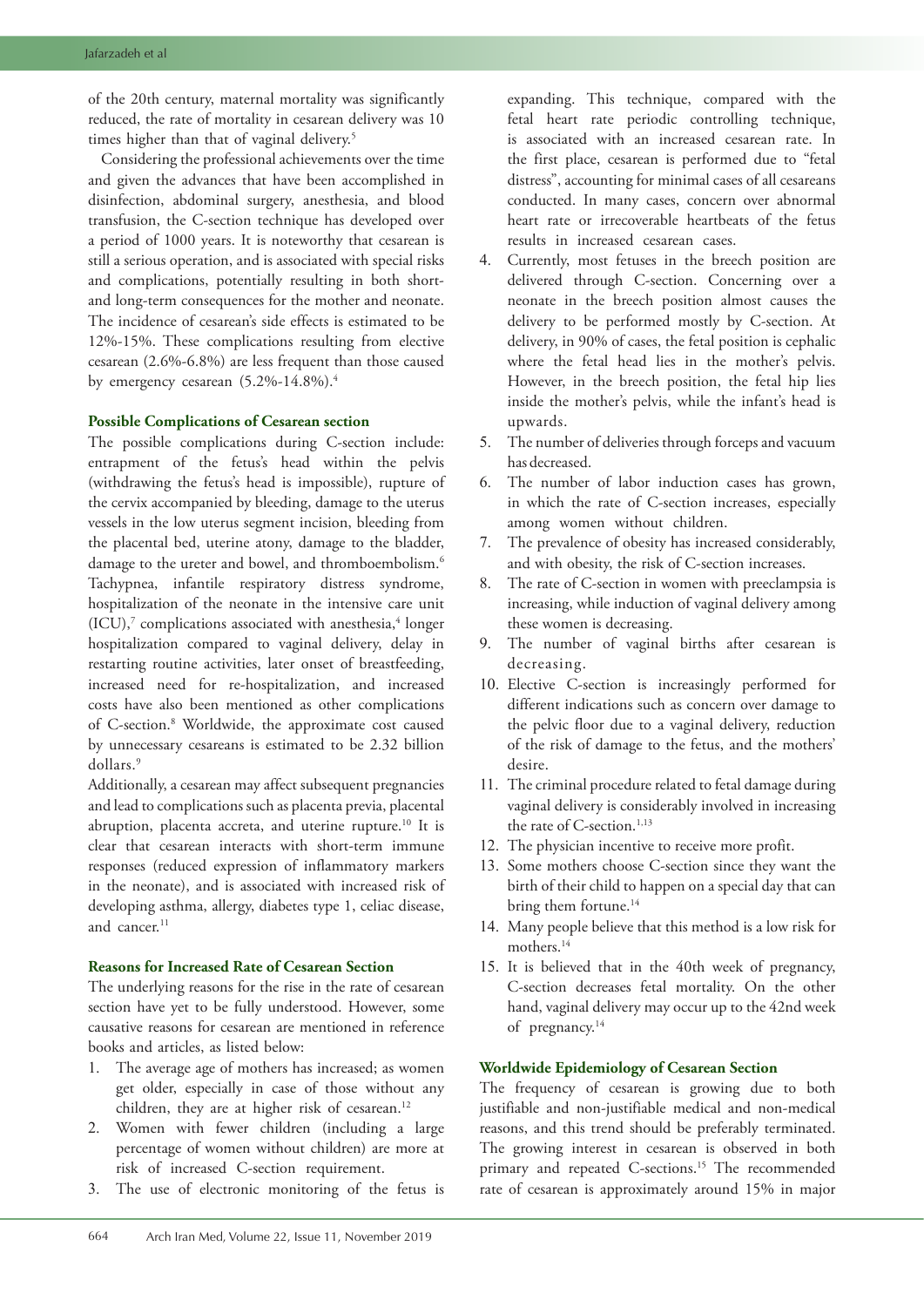centers, well-equipped midwifery clinical centers, and maternity hospitals to which a large percentage of highrisk pregnancies are referred, while the recommended rate is even lower for smaller delivery centers.<sup>4</sup>

The international committee for health care has considered the ideal rate for C-section around 10%-15% from the 1980s (year 1985).<sup>16</sup> However, this surgical operation is progressively increasing in both developed and developing countries and even in low-income countries, due to different (mostly nonessential) reasons.<sup>17-19</sup> Moreover, governments and physicians have particular concerns regarding the increasing number of C-section and its potentially negative consequences for both mother and neonate's health.20-22 According to the World Health Organization (WHO) report in 2010, the frequency of C-section was estimated at more than 15% in 69 out of 137 countries.<sup>23</sup> In Latin America and the Caribbean, the rate of C-section increased 19.4% (from 22.8% to 42.2%) between 1990 and 2014.24

Mittal and colleagues reported that over the past decade in western India, the cesarean has increased from 17.15% in 2001 to 23.47% in 2006 and 28.93% in 2011.25 Barber and colleagues reported that the frequency of C-section has risen from 26% in 2003 to 36.5% in 2009 at Yale-New Haven Hospital in the United States.<sup>15</sup> Another investigation showed that the frequency of C-section has increased from 10.6% in 1996 to 19.1% in 2006 in Saudi Arabia.26 Stavrou et al in New South Wales in Australia indicated a general increase in C-section from 19.1 to 29.5 per every 100 births during 1998 to 2008.<sup>27</sup> In a study in Singapore by Chong et al the frequency of C-section was shown to have increased from 19.9 to 29.6 per every 100 births from 2001 to 2010.28 The rising frequency of C-section in Tanzania was also evidenced by Litrop et al as they reported that C-section has increased from 19% in 2000 to  $49\%$  in 2011.<sup>29</sup> In Brazil, the rates of C-section have been reported to be 55.6%, 80% and 99% in first, second and third deliveries, respectively.<sup>11</sup>

According to the latest information presented by the Organization of Economic Cooperation and Development (OECD), Italy, Poland, and Hungary have the highest frequency of C-section (around 35.7%) among the European countries, while Scandinavian countries show the lowest rates of C-section (15.8% in Finland, 16.6% in Norway, and 17.0% in Sweden).<sup>30</sup>

Among Italian regions, the maximum rate of cesarean was reported in Campania (58.4%). In this region, in a private hospital with fewer than 500 deliveries per year, this rate was even higher  $(84.4\%)$ .<sup>31</sup>

In Japan, Ono et al reported that the total rate of C-section was as high as 37.3% in 125 institutes in 2013.32 Einarsdottir and colleagues have also shown a growing rate of C-sections in Australia from 19.22% in 1995 to 33.6% in 2010. It was also reported that C-section was performed more frequently in private hospitals compared

to state hospitals.<sup>33</sup>

The frequency of C-section in Egypt was 27.6% in 2010.9 However, in a study by Dawood et al it was reported that in hospitals of Tanta University in Egypt, the frequency of C-section was 41%, 45%, and 46% in 2013, 2014, and 2015, respectively, $34$  showing a considerable increase in C-section in this country. The ministry of health and population of Egypt has estimated the total rate of C-section in 2014 to be more than 50.8% of all deliveries, which may reach 60% in some urban regions. In this report, the possible leading causes of increased C-section were defined as fear of labor pain, misconceptions about damage to the genital system after the vaginal delivery, and misconceptions about greater safety of the child with the C-section method.35 Frequencies reported in other studies are also considerable. In Peru, the rate of C-section in years after health reforms in private hospitals has reached 52.9%, indicating a growing percentage  $(86.3\%)$ .<sup>36</sup> This rate among Brazilian women referring to private hospitals was almost similar to Peru (86.2%).<sup>37</sup>

# **The Epidemiology of Cesarean Section in the Middle East Regional Countries**

The C-section is performed with a frequency of 22.2- 24.4% in Iraq,38,39 which is higher than the recommended limit.<sup>40</sup> Shabila and colleagues reported that the rate of C-section has considerably increased in recent years in Iraq, particularly in the Kurdistan region of Iraq.<sup>39</sup>

These authors have proposed the effect of private healthcare on increasing the rate of C-section, which is usually attributed to the demand of the service provider.<sup>41</sup> Such an effect from the private sector is evident, especially in Iraq, particularly due to the fact that in provinces with more private hospitals, a higher rate of C-section has been reported.39 The remarkably high rate of C-section in the Kurdistan region of Iraq might then be due to the rapid development of the private sector.<sup>42</sup> The results of another study, which was conducted by Hassain in five hospitals of the Babel province of Iraq, also show a C-section frequency of 34.5% in this province.<sup>14</sup>

In 2000, Haider et al reported that only 33% of deliveries were conducted through C-section which has increased to 63% in 2014.43

Zakai Ghadeer et al reported the rate of C-section at 13.7% in Jeddah, Saudi Arabia, which is lower than the rate of C-section in many countries. Various factors are involved in the increasing rate of C-section. One of these factors is constant monitoring of the fetus. Zakai Ghadeer et al have proposed that lack of this monitoring in Jeddah might be considered as one of the possible causes of the low frequency of C-section in comparison with other countries.44

The rate of C-section in Turkey has also grown from 21% in 2002 to 51% in 2014, showing almost a 2.5-fold increase.45 This elevated frequency has been found (69.5%)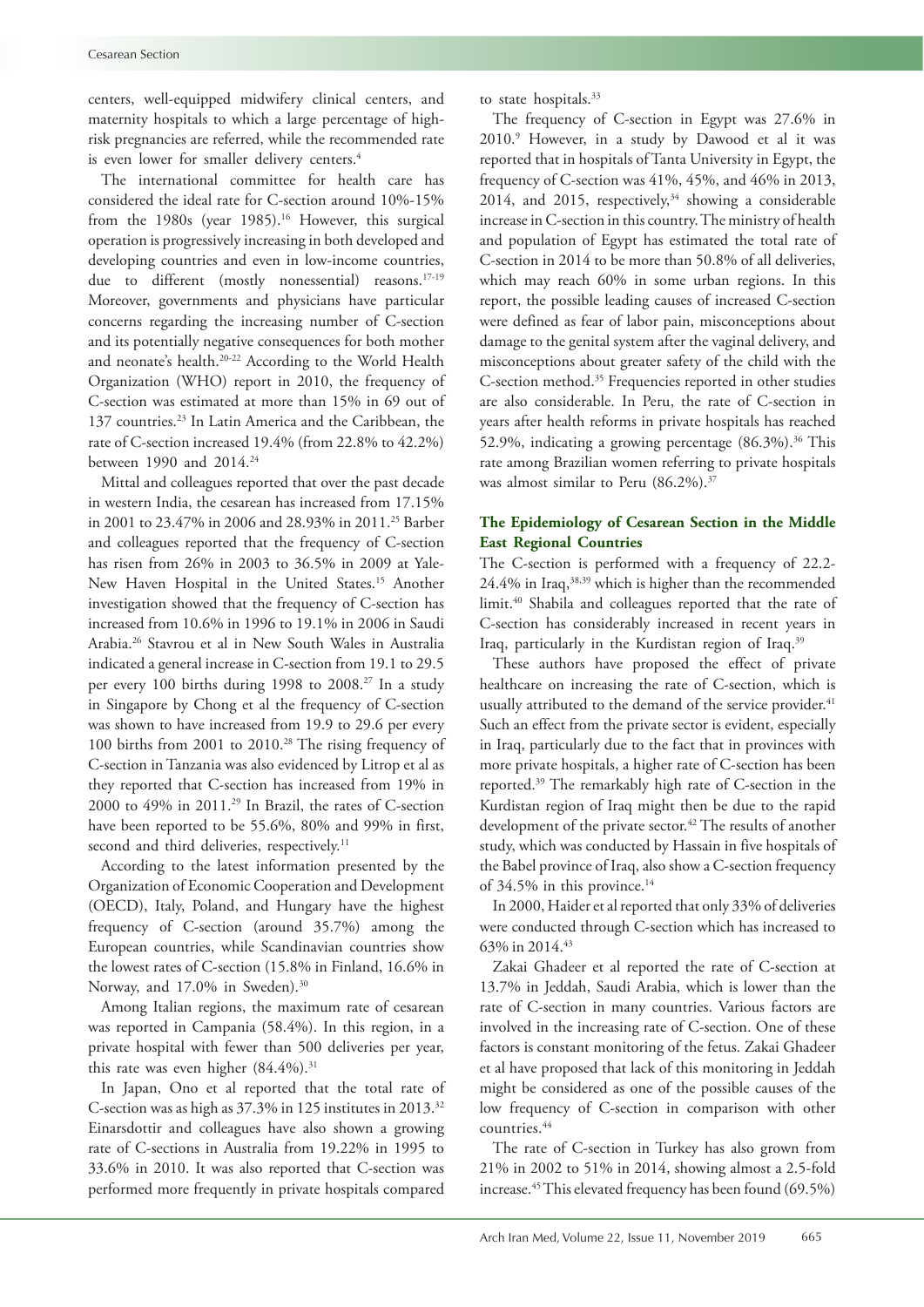in private hospitals and in state hospitals (35.5%) of Turkey.46 Okumus and Sahin stated that 87% of women in Istanbul who had undergone C-section preferred to choose a C-section again for their next delivery.<sup>46</sup> It is confirmed that women request repeated C-section for their next delivery because of their physicians' recommendation.<sup>47</sup>

In a study conducted on 29 270 Lebanese women, 49% of deliveries were performed through C-section, while 51% were done through vaginal delivery. The frequency of C-section was reported to be 23%, while the frequency of vaginal delivery after cesarean was only 0.2%. In this study, the factors with associated increased rate of C-section were analyzed and proposed as follows: older age of mothers, elective cesarean, improper position of the fetus in the uterus, multiple births, long-term pregnancy, prolonged labor, and fetal distress.<sup>48</sup>

Amjad et al studied the factors associated with cesarean deliveries among childbearing women in Pakistan. They reported that among women who had given birth to at least one child in the past five years, the rate of C-section was 13.6%. The probability of labor through C-section was higher in mothers older than 25 years, women residing in Panjab province, women belonging to the wealthy class of the society with higher income and well-educated women, those employed at professional/management levels, and finally, urban dwelling women. In addition, the rate of C-section was higher in women with pregnancy complications, users of pre-labor care, and women who had referred to private hospitals.<sup>49</sup> Although the rate of C-section has been lower in Pakistan compared to many other countries, it shows an increase compared to the rate of C-section in 2008, which was reported at 7.3%.<sup>50</sup> Amjad and colleagues also stated that in developing countries such as Pakistan, C-section is not performed at the mother's request and it is the physician who generally determines the method of labor, which has been mentioned as one of the possible causes of the increased rate of C-section.<sup>49</sup>

# **Epidemiology of Cesarean Section in Iran**

An increased frequency of C-section has been well evidenced in most parts of the world, and Iran is no exception to this ascending trend. Based on reports, the rate of C-section is 47.9% in Iran.<sup>24</sup> According to the WHO report, Iran held the second global rank of C-section in 2008. However, now, Iran is the first country of the world in terms of cesarean section rate.<sup>51</sup> The findings of a meta-analysis indicated that the total prevalence of C-section in Iran is 48%, and some private institutes have reported this rate as high as 87%.<sup>52</sup> The studies that have been undertaken on investigating the rate of C-section across different cities of Iran suggest that the frequency of C-section is almost higher than the rate considered by the international healthcare committee (except in the Sistan and Baluchestan province) (Figure 1).

In a study by Khooshideh and colleagues on low-risk

mothers hospitalized in the Arash hospital in Tehran, the rate of C-section was reported at 62.1%, and the reason for C-section in 6% to 8% of cases was reported to be repeated C-section.7 Maroufizadeh et al investigated nulliparous women referring to 46 province hospitals and 30 private hospitals in the Tehran province. The rate of C-section in this study was 72.1%. In their study, 713 (81.85%) of 871 pregnant women with an academic level of education, and 816 (65.33%) of 1249 pregnant women with nonacademic levels underwent C-section. They mentioned that older age of the mother and high BMI were among the factors affecting the increased rate of C-section.<sup>53</sup>

Zandian et al investigated the effect of the health care system transformation plan on the prevalence of vaginal and C-section delivery and studied all women referring to Buali healthcare educational center in Ardabil.<sup>54</sup> The Ministry of Health developed the health care system transformation plan in the early 2014, having as one of its principal axes the promotion of natural labor in order to improve the health status of mothers and neonates in Iran.55 In the study by Zandian et al the frequency of C-section was reported at 60.5% before implementing the healthcare transformation plan, while afterwards, it was reported to be 43%.<sup>54</sup> Despite the considerably decreased rate of C-section, this percentage is still far from the rate recommended by the international healthcare committee. In this regard, Rezaie et al also reported that before and after implementing the healthcare transformation plan, the C-section rate decreased from 47.57% to 38.70% in Jahrom.<sup>56</sup> Although the establishment of this program has resulted in 8.87% reduction in the rate of C-section, it still seems highly deserving to adopt plans for appropriate establishment of the health care transformation and develop supplementary programs to attain the ultimate goal of this program. Rezaie et al stated that the most frequent reason for undergoing elective C-section was repeated C-section with a frequency of 82% prior to establishing the healthcare transformation plan and 85.7% after it.<sup>56</sup> Fouladi et al also investigated the rate of C-section in two



**Figure 1.** Percent of Births Involving a Cesarean Section in Iran.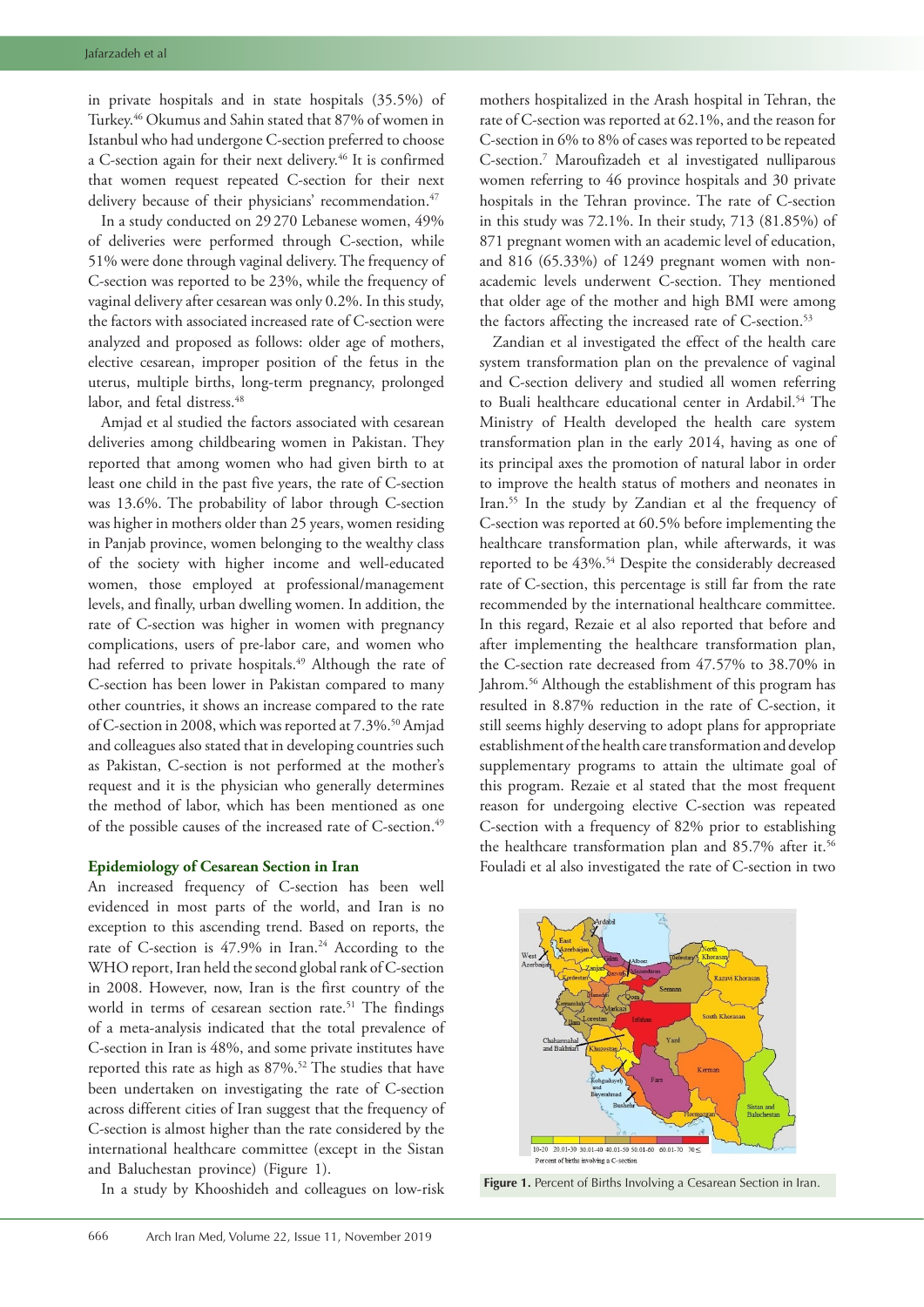hospitals affiliated with the Qom University of Medical Sciences and reported that the rate of C-section decreased from 48.1% in 2012-2013 to 42.18% in 2014-2015.57 This reduction is still far from the ideal rate of C-section.

Dadipour et al stated that the rate of C-section in nulliparous women referring to healthcare centers of Bandar Abbas was 36.2% in 2016.58 It was also indicated that the healthcare transformation plan has been considerably effective in Kohguiluyeh and Boyerahmad in reducing the rate of C-section, with the rate of C-section falling from 37.44% this plan to 28.75% after its implementation.<sup>59</sup> The results of some studies on the rate of cesarean delivery in different cities of Iran are summarized in Table 1.

# **Health Policies of Countries Regarding Cesarean Section and their Success Rate**

According to the results obtained from several studies, the absence of health care insurance to supervise service providers and limit abusing the services have been reported as reasons for increased rate of C-section especially in private centers. In such cases, paying the costs of services or pocket payment is performed for private services, which increases the demand of service providers. Creating the conditions to allow public use of health care insurance services can be effective in reducing the rate of C-section.

In a study undertaken among Turkish pregnant women, the frequency of C-section was compared between Istanbul and Siirt, and a higher rate of C-section was observed in Istanbul (57%) compared to Siirt (22%). This may be attributed to the socioeconomic situation; while Istanbul samples were chosen from private hospitals, the study subjects in Siirt were selected from a state hospital.46 Okumus et al believed that midwifery support and consultation might have a positive effect on reducing the rate of C-section. The authors suggested further complementary studies to explore factors such as fear from

normal labor and selection of C-section, as well as the presentation of a governmental midwifery care model in healthcare systems to reduce negative perceptions about labor and support all Turkish women experiencing labor.<sup>46</sup>

In a study conducted in Bangladesh, ages younger than 19 and older than 35 years, living in urban regions, relatively higher socioeconomic status, higher educational levels, low number of children (fewer than or equal to two), pre-labor healthcare, and overweight or obesity were all reported as key factors correlated with an increased frequency of C-section.<sup>43</sup>

Although studies suggest that some steps have been taken for reducing the rate of C-section in Iran, there still exists a long way to reach the desirable conditions. Several factors, including continuation of the adopted plans and greater supervision of the appropriate implementation of these plans might increase the vaginal delivery rate and are able to promote and improve the health status of mothers and neonates. Applying the upcoming strategies in these cases might then result in an attenuated rate of C-section: 1) raising the level of training courses before labor, improving the pregnant women's awareness regarding the risks and disadvantages of C-section compared to vaginal labor, thereby encouraging them for vaginal delivery instead; 2) The knowledge and professional skills of midwives, physicians, and gynecologists need to be improved regarding normal labor in women who have a history of C-section; 3) Providing the facilities for different methods of pain-free labor as well as educating and notifying pregnant women and their spouses to enhance the level of knowledge and develop a spirit of sympathy; 4) Determining C-section indications and announcing them to hospitals, especially private hospitals, and consideration of sufficient salary and perquisites for the staff in order to be financially fulfilled and refrain from promoting or recommending C-section delivery; 5) In cases where fear

**Table 1.** Summary of the Results of Some Studies on the Cesarean Rate in Different Cities of Iran

| <b>Authors</b>                        | <b>Published Date</b> | <b>Special Point</b>                                                                                                                           | <b>Cesarean Rate</b> | <b>Location of Study</b>      |
|---------------------------------------|-----------------------|------------------------------------------------------------------------------------------------------------------------------------------------|----------------------|-------------------------------|
| Khooshideh et al <sup>9</sup>         | 2017                  | The main reason for cesarean section: Previous cesarean                                                                                        | 62.1%                | Arash hospital Tehran         |
| Maroufizadeh et al <sup>53</sup>      | 2014                  | The main reason for cesarean section: high maternal age, economic<br>status, body mass index                                                   | 72.1%                | 76 hospitals, Tehran          |
| Zandian et al <sup>54</sup>           | 2017                  | Before Health Sector Evolution<br>After Health Sector Evolution                                                                                | 60.5%<br>43%         | Buali hospital, Ardabil       |
| Rezaie et al <sup>56</sup>            | 2018                  | The main reason for cesarean section: Previous cesarean                                                                                        | 37%                  | Jahrom                        |
| Fouladi et al <sup>57</sup>           | 2015                  | The rate of C-section has decreased from 2012-2013 to 2014-2015                                                                                | 42.18%               | Oom                           |
| Dadipour et al <sup>58</sup>          | 2016                  | The mean score of maternal awareness regarding the advantages and<br>disadvantages of delivery methods was relatively low                      | 36.2%                | Bandar Abbas                  |
| Shokoohi Asl et al <sup>59</sup>      | 2016                  | The percentage of cesarean section decreased after the<br>implementation of the health system reform plan                                      | 28.75%               | Kohgiluyeh and Boyer<br>Ahmad |
| Safari-Faramani et al <sup>60</sup>   | 2016                  | The main reason for cesarean section: previous cesarean                                                                                        | 51.2%                | Kerman                        |
| Seyedi-Andi et al <sup>61</sup>       | 2017                  | After education, the women were significantly more inclined to have<br>vaginal delivery                                                        | 50.42%               | Minoodasht                    |
| Shams-Ghahfarokhi et al <sup>62</sup> | 2016                  | 37.2% of women with primary and secondary education, 69.9%<br>with diploma and 87.6% with a university education reported<br>cesarean section. | 75%                  | Isfahan                       |
| Omani-Samani et al <sup>63</sup>      | 2017                  | Economic status was associated with an increased rate of CS                                                                                    | 72%                  | 76 hospitals, Tehran          |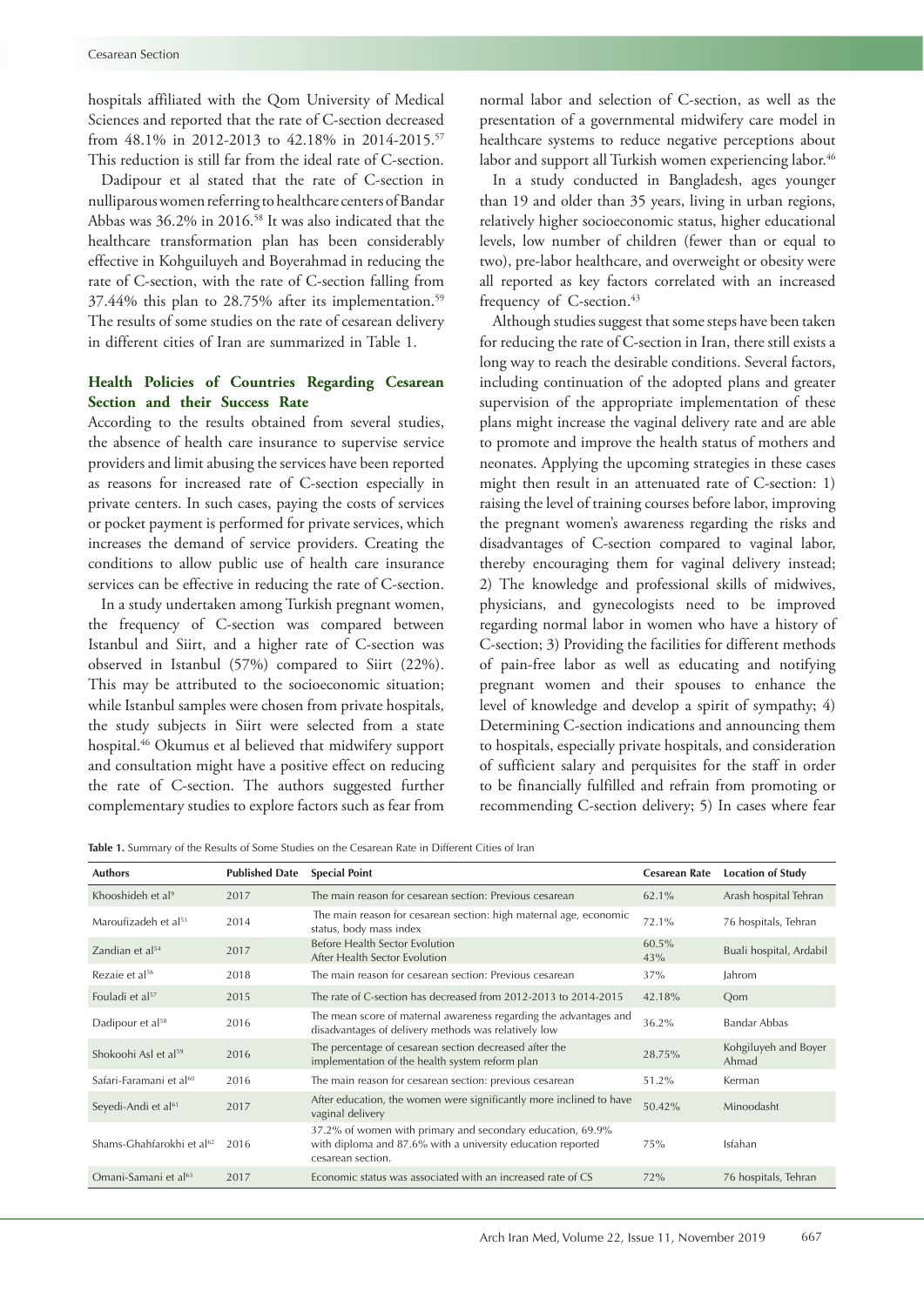## Jafarzadeh et al

of labor-associated pain, misconceptions about damage to the genital system after vaginal labor and misconceptions about greater safety of the babies are the reasons for requesting C-section, holding educational classes before labor, and designing brochures and educational pamphlets for mothers are recommended.

In addition to what has been mentioned above, one of the reasons for the increased rate of C-section (especially in women with a history of C-section) is the powerful influence of physicians and suggestion of C-section by them to the patient. Therefore, the healthcare systems should adopt plans for financing physicians, presenting the necessary training to physicians and midwives, and implementing the necessary regulations to prevent nonessential C-sections.

In conclusion, the present study has collected important information, which might be useful for other researchers and planners in order to make the best and the right decisions to reduce the frequency of C-section and understand the factors affecting this process. The results of previous studies suggest that some steps have been taken to reduce the rate of C-section; however, there is still a high prevalence of C-section. It seems necessary to plan for effective interventions in terms of painless vaginal delivery, improving the quality of vaginal delivery services, and proper culture and education.

## **Authors' Contribution**

AJ, GHH and MH introduced the project and wrote the main body of the article. MR, RV, FA and AS helped in data collection. MH managed the project.

## **Conflict of Interest Disclosures**

The authors have declared that they have no conflict of interest.

#### **Ethical Statement**

Not applicable.

#### **Acknowledgments**

Authors of the present study take this chance to warmly appreciate the Rafsanjan University of Medical Sciences for financial supports.

## **References**

- 1. Cunningham F, Leveno K, Bloom S, Spong CY, Dashe J. Williams Obstetrics. 24th ed. McGraw-Hill; 2014.
- 2. Lumbiganon P, Laopaiboon M, Gülmezoglu AM, Souza JP, Taneepanichskul S, Ruyan P, et al. Method of delivery and pregnancy outcomes in Asia: the WHO global survey on maternal and perinatal health 2007–08. Lancet. 2010; 375(9713):490-9. doi: 10.1016/S0140-6736(09)61870-5.
- 3. WHO, UNICEF, AMDD. Monitoring emergency obstetric care: a handbook. Geneva: WHO; 2009.
- 4. Gibbons L, Belizan JM, Lauer JA, Betrán AP, Merialdi M, Althabe F. The global numbers and costs of additionally needed and unnecessary caesarean sections performed per year: overuse as a barrier to universal coverage. World health report. Geneva: WHO; 2010.
- 5. Kulas T, Bursac D, Zegarac Z, Planinic-Rados G, Hrgovic Z. New views on cesarean section, its possible complications and long-term consequences for children's health. Med Arch. 2013;67(6):460-3. doi: 10.5455/medarh.2013.67.460-463.
- 6. Miller R. Miller's anesthesia. 8th ed. Philadelphia: Elsevier;

2015.

- 7. Mylonas I, Friese K. Indications for and risks of elective cesarean section. Dtsch Arztebl Int. 2015;112(29-30):489-95. doi: 10.3238/arztebl.2015.0489.
- 8. Khooshideh M, Mirzarahimi T. The comparison of maternal and neonatal outcomes of normal vaginal delivery versus unplanned cesarean section delivery. Journal of Ardabil University of Medical Sciences. 2017;17(1):122-32.
- 9. Declercq E, Barger M, Cabral HJ, Evans SR, Kotelchuck M, Simon C, et al. Maternal outcomes associated with planned primary cesarean births compared with planned vaginal births. Obstet Gynecol. 2007;109(3):669-77. doi: 10.1097/01. AOG.0000255668.20639.40.
- 10. Keag OE, Norman JE, Stock S J. Long-term risks and benefits associated with cesarean delivery for mother, baby, and subsequent pregnancies: Systematic review and metaanalysis. PLoS Med. 2018;15(1):e1002494. doi:10.1371/ journal.pmed.1002494.
- 11. Beogo I, Rojas BM, Gagnon M-P. Determinants and maternofetal outcomes related to cesarean section delivery in private and public hospitals in low-and middle-income countries: a systematic review and meta-analysis protocol. Syst Rev. 2017;6(1):5. doi: 10.1186/s13643-016-0402-6.
- 12. Bayrampour H, Heaman M. Advanced maternal age and the risk of cesarean birth: a systematic review. Birth. 2010;37(3):219-26. doi: 10.1111/j.1523-536X.2010.00409.x.
- 13. Tollanes M. Increased rate of Caesarean sections--causes and consequences. Tidsskr Nor Laegeforen. 2009;129(13):1329- 31. doi: 10.4045/tidsskr.08.0453.
- 14. Hassain GS. Cesarean section in Babylon Province. Int J Med Sci. 2015;3(4):113-5.
- 15. Barber EL, Lundsberg L, Belanger K, Pettker CM, Funai EF, Illuzzi JL. Contributing indications to the rising cesarean delivery rate. Obstet Gynecol. 2011;118(1):29-38. doi: 10.1097/AOG.0b013e31821e5f65.
- 16. Organization WH. Appropriate technology for birth. Lancet. 1985;2(8452):436-7. doi: 10.1016/S0140-6736(85)92750-3.
- 17. Ye J, Betrán AP, Guerrero Vela M, Souza JP, Zhang J. Searching for the optimal rate of medically necessary cesarean delivery. Birth. 2014;41(3):237-44. doi: 10.1111/birt.12104.
- 18. Vogel J, Souza J, Mori R, Morisaki N, Lumbiganon P, Laopaiboon M. On behalf of the WHO Multicountry Survey on Maternal and Newborn Health Research Network. Maternal complications and perinatal mortality: findings of the World Health Organization Multicountry Survey on Maternal and Newborn Health. BJOG. 2014;121(Suppl 1):76-88. doi: 10.1111/1471-0528.12633.
- 19. Betrán AP, Merialdi M, Lauer JA, Bing Shun W, Thomas J, Van Look P, et al. Rates of caesarean section: analysis of global, regional and national estimates. Paediatr Perinat Epidemiol. 2007;21(2):98-113. doi: 10.1111/j.1365-3016.2007.00786.x.
- 20. Steer PJ, Modi N. Elective caesarean sections—risks to the infant. Lancet. 2009;374(9691):675-6. doi: 10.1016/S0140- 6736(09)61544-0.
- 21. WHO. Caesarean section without medical indication increases risk of short-term adverse outcomes for mothers: policy brief. WHO; 2010.
- 22. Mi J, Liu F. Rate of caesarean section is alarming in China. Lancet. 2014;383(9927):1463-4. doi: 10.1016/S0140- 6736(14)60716-9.
- 23. World Health Statistics 2014. Available from: [https://apps.who.](https://apps.who.int/iris/bitstream/handle/10665/112738/9789240692671_eng.pdf;jsessionid=8F8D5F1727F8B3D6C630C32BE2E770CE?sequence=1) [int/iris/bitstream/handle/10665/112738/9789240692671\\_eng.](https://apps.who.int/iris/bitstream/handle/10665/112738/9789240692671_eng.pdf;jsessionid=8F8D5F1727F8B3D6C630C32BE2E770CE?sequence=1) [pdf;jsessionid=8F8D5F1727F8B3D6C630C32BE2E770CE?se](https://apps.who.int/iris/bitstream/handle/10665/112738/9789240692671_eng.pdf;jsessionid=8F8D5F1727F8B3D6C630C32BE2E770CE?sequence=1)[quence=1](https://apps.who.int/iris/bitstream/handle/10665/112738/9789240692671_eng.pdf;jsessionid=8F8D5F1727F8B3D6C630C32BE2E770CE?sequence=1).
- 24. Betrán AP, Ye J, Moller A-B, Zhang J, Gulmezoglu AM, Torloni MR. The increasing trend in caesarean section rates: global, regional and national estimates: 1990-2014. PLoS One. 2016;11(2): e0148343. doi: 10.1371/journal.pone.0148343.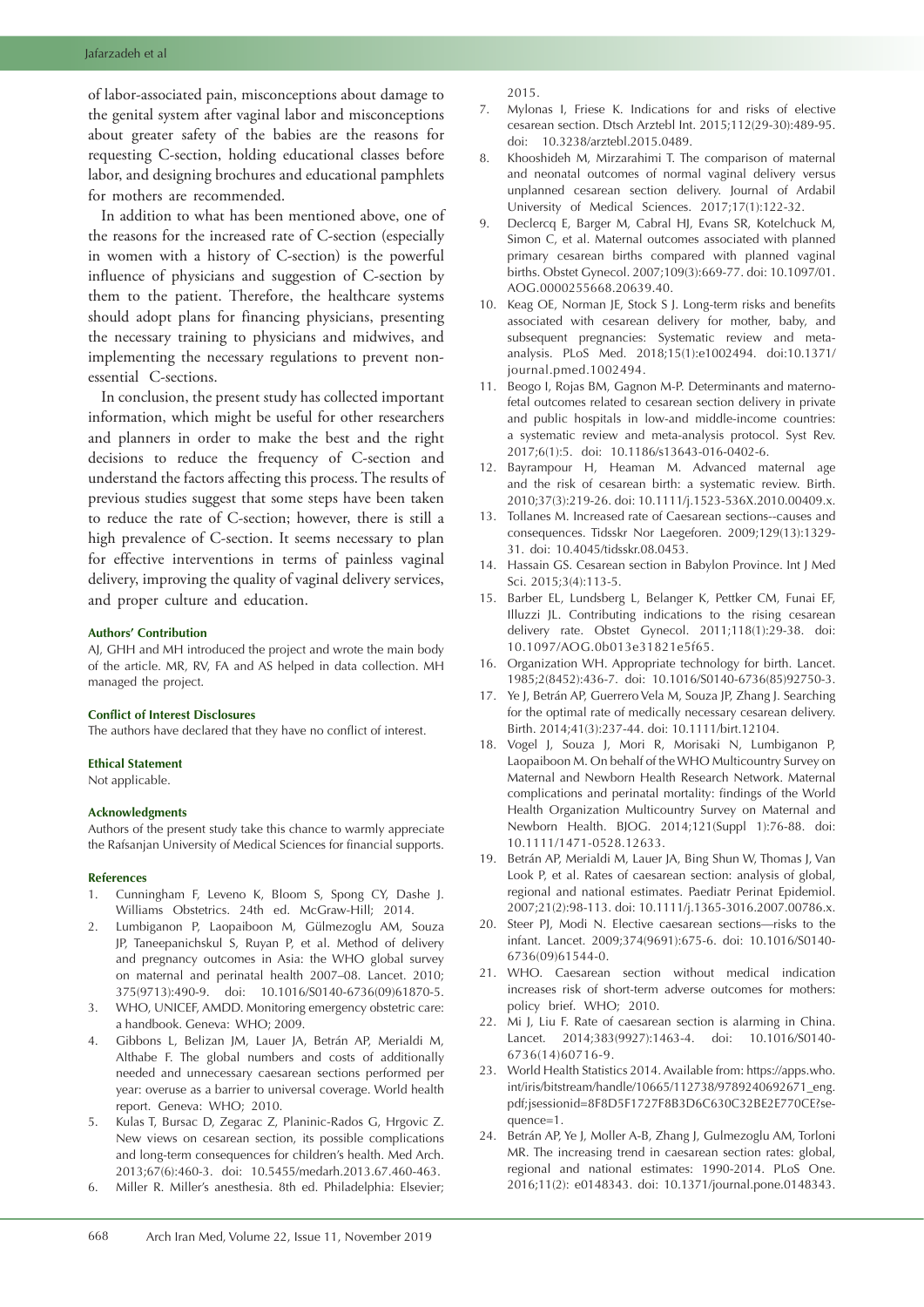- 25. Mittal S, Pardeshi S, Mayadeo N, Mane J. Trends in cesarean delivery: rate and indications. J Obstet Gynaecol India. 2014;64(4):251-4. doi: 10.1007/s13224-013-0491-2.
- 26. Ba'aqeel HS. Cesarean delivery rates in Saudi Arabia: a ten-year review. Ann Saudi Med. 2009;29(3):179. doi: 10.5144/0256-4947.51773.
- 27. Stavrou EP, Ford JB, Shand AW, Morris JM, Roberts CL. Epidemiology and trends for Caesarean section births in New South Wales, Australia: a population-based study. BMC Pregnancy Childbirth. 2011;11(1):8. doi: 10.1186/1471- 2393-11-8.
- 28. Chong C, Su LL, Biswas A. Changing trends of cesarean section births by the Robson Ten Group Classification in a tertiary teaching hospital. Acta Obstet Gynecol Scand. 2012;91(12):1422-7. doi: 10.1111/j.1600- 0412.2012.01529.x.
- 29. Litorp H, Kidanto HL, Nystrom L, Darj E, Essen B. Increasing caesarean section rates among low-risk groups: a panel study classifying deliveries according to Robson at a university hospital in Tanzania. BMC Pregnancy Childbirth. 2013;13(1):107. doi: 10.1186/1471-2393-13-107.
- 30. OECD. Caesarean sections (indicator). 2019. Available from: doi: 10.1787/adc3c39f-en. Accessed November 6, 2019.
- 31. Cantone D, Lombardi A, Assunto DA, Piccolo M, Rizzo N, Pelullo CP, et al. A standardized antenatal class reduces the rate of cesarean section in southern Italy: A retrospective cohort study. Medicine. 2018;97(16):e0456. doi: 10.1097/ MD.0000000000010456.
- 32. Ono T, Matsuda Y, Sasaki K, Satoh S, Tsuji S, Kimura F, et al. Comparative analysis of cesarean section rates using Robson Ten‐Group Classification System and Lorenz curve in the main institutions in Japan. J Obstet Gynaecol. 2016;42(10):1279- 85. doi: 10.1111/jog.13069.
- 33. Einarsdóttir K, Ball S, Pereira G, Griffin C, Jacoby P, de Klerk N, et al. Changes in Caesarean Delivery Rates in W estern A ustralia from 1995 to 2010 by Gestational Age at Birth. Paediatr Perinat Epidemiol. 2015;29(4):290-8. doi: 10.1111/ ppe.12202.
- 34. Dawood AS, Dawood A-GS, El-Shwaikh SL. A Three Year Retrospective Study of Caesarean Section Rate at Tanta University Hospitals. J Gynecol Obstet. 2017;5(2):25-30. doi: 10.11648/j.jgo.20170502.11.
- 35. Ministry of Health and Populations [Egypt], El-Zanaty Associates [Egypt], ICF International. The 2014 Egypt demographic and Health Survey (2014 EDHS). Main Findings. Cairo, Egypt; 2015.
- 36. Arrieta A. Health reform and cesarean sections in the private sector: the experience of Peru. Health Policy. 2011;99 (2):124- 30. doi: 10.1016/j.healthpol.2010.07.016.
- 37. Vieira GO, Fernandes LG, de Oliveira NF, Silva LR, de Oliveira Vieira T. Factors associated with cesarean delivery in public and private hospitals in a city of northeastern Brazil: a crosssectional study. BMC Pregnancy Childbirth. 2015;15(1):132. doi: 10.1186/s12884-015-0570-8.
- 38. Central Statistics Organization and Kurdistan Regional Statistics Office. Iraq Multiple Indicator Cluster Survey 2011, Final Report. Baghdad: Central Statistics Organization and Kurdistan Regional Statistics Office; 2012.
- 39. Shabila NP. Rates and trends in cesarean sections between 2008 and 2012 in Iraq. BMC Pregnancy Childbirth. 2017;17(1):22. doi: 10.1186/s12884-016-1211-6.
- 40. Ye J, Zhang J, Mikolajczyk R, Torloni M, Gulmezoglu A, Betran A. Association between rates of caesarean section and maternal and neonatal mortality in the 21st century: a worldwide population-based ecological study with longitudinal data. BJOG. 2016;123(5):745-53. doi: 10.1111/1471-0528.13592.
- 41. Roberts CL, Algert CS, Ford JB, Todd AL, Morris JM. Pathways to a rising caesarean section rate: a population-based

cohort study. BMJ Open. 2012;2(5):e001725. doi: 10.1136/ bmjopen-2012-001725.

- 42. Anthony CR, Moore M, Hilborne LH, Mulcahy AW. Health Sector Reform in the Kurdistan Region—Iraq: Financing Reform, Primary Care, and Patient Safety. Rand Health Q.  $2014:4(3):2$
- 43. Haider MR, Rahman MM, Moinuddin M, Rahman AE, Ahmed S, Khan MM. Ever-increasing Caesarean section and its economic burden in Bangladesh. PLoS One. 2018;13(12):e0208623. doi: 10.1371/journal.pone.0208623.
- 44. Zakai Ghadeer H, Alrowithi Abdullah S, Buhlaigah Afnan M, Alharbi Abdullah A, Hakami Abrar H, Alqahtani Hanoof A, et al. Prevalence of caesarean section and its indicating factors among pregnant women attending delivery at King Abdulaziz University Hospital, Jeddah City During 2016. EC Gynaecol. 2018;7(2):43-51.
- 45. The Ministry of Health of Turkey Health Statistics Yearbook 2014. Available from: [https://sbu.saglik.gov.tr/Ekutuphane/](https://sbu.saglik.gov.tr/Ekutuphane/kitaplar/EN%20YILLIK.pdf) [kitaplar/EN%20YILLIK.pdf.](https://sbu.saglik.gov.tr/Ekutuphane/kitaplar/EN%20YILLIK.pdf) Accessed November 2016.
- 46. Okumus F, Sahin N. Fear of childbirth in urban and rural regions of Turkey: Comparison of two resident populations. North Clin Istanb. 2017;4(3):247-56. doi: 10.14744/ nci.2017.46693.
- 47. Haines HM, Rubertsson C, Pallant JF, Hildingsson I. The influence of women's fear, attitudes and beliefs of childbirth on mode and experience of birth. BMC Pregnancy Childbirth. 2012;12(1):55. doi: 10.1186/1471-2393-12-55.
- 48. Zgheib SM, Kacim M, Kostev K. Prevalence of and risk factors associated with cesarean section in Lebanon—A retrospective study based on a sample of 29,270 women. Aust J Midwifery. 2017;30(6):e265-e71. doi: 10.1016/j.wombi.2017.05.003.
- 49. Amjad A, Amjad U, Zakar R, Usman A, Zakar MZ, Fischer F. Factors associated with caesarean deliveries among childbearing women in Pakistan: secondary analysis of data from the Demographic and Health Survey, 2012–13. BMC Pregnancy Childbirth. 2018;18(1):113. doi: 10.1186/s12884- 018-1743-z.
- 50. NIPS. Pakistan demographic and health survey 2006–2007. Islamabad: National Institute of Population Studies and Macro International Inc; 2008.
- 51. Society IM. The average rates of the country Iran: Mashregh News; 2017 [cited 2017 May 14]. Available from: [http://www.](http://www.mashreghnews.ir/news/306840) [mashreghnews.ir/news/306840.](http://www.mashreghnews.ir/news/306840)
- 52. Azami-Aghdash S, Ghojazadeh M, Dehdilani N, Mohammadi M. Prevalence and causes of cesarean section in Iran: systematic review and meta-analysis. Iran J Public Health. 2014;43(5):545-55.
- 53. Maroufizadeh S, Bagheri LN, Almasi HA, Amini P, Esmaeilzadeh A, Navid B, et al. Prevalence of cesarean section and its related factors among primiparas in Tehran Province, Iran, in 2015.Journal of Isfahan Medical School. 2017;35(423):303-9.
- 54. Zandian H, Tourani S, Moradi F, Zahirian MT. Effect of Health Sector Evolution Plan on the Prevalence and costs of Caesarean section and natural childbirth. Payesh. 2017;16(4):411-9.
- 55. Moghasemi S, Vedadhir A, Simbar M. Models for Providing Midwifery Care and its Challenges in the Context of Iran. J Holist Nurs Midwifery. 2018;28(1):64-74. doi: 10.18869/ acadpub.hnmj.28.1.64.
- 56. Rezaie M, Dakhesh Sh, Fazli H. The frequency of cesarean section and its causes before and after implementation of the health system reform plan in Jahrom. J Jahrom Univ Med Sci. 2018;15(4):36-45.
- 57. Fouladi Z, Shoarbafchi ZN, Shaikhvaisi Y, Alimoradnuri M, Bagheri F. The effect of healthcare reform plan to reduce the rate of cesarean in hospitals affiliated to Qom University of Medical Sciences. Mil Caring Sci. 2017;4(3):207-12.
- 58. Dadipoor S, Aghamolaei T, Ramezankhani A. Comparison